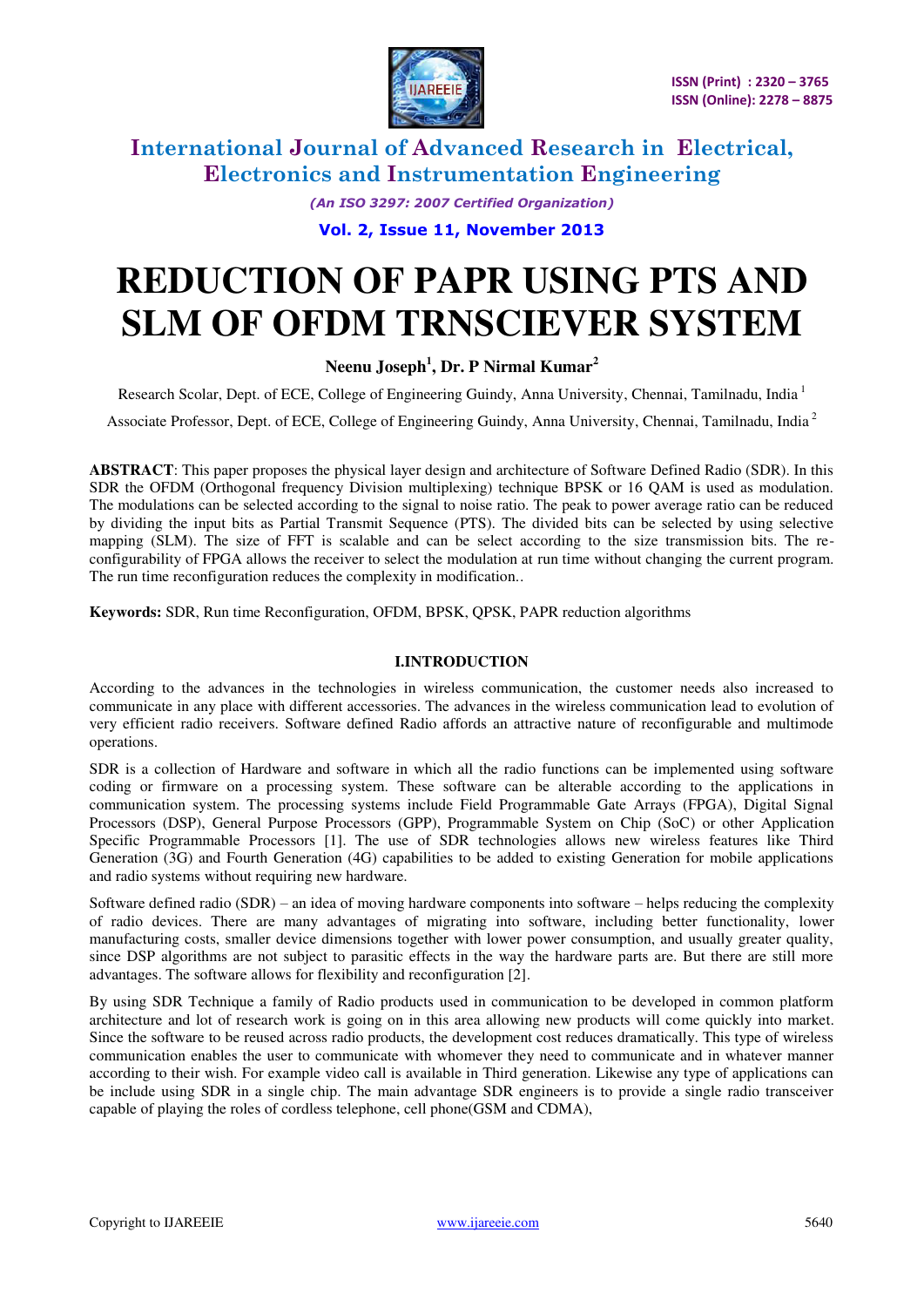

*(An ISO 3297: 2007 Certified Organization)* 

### **Vol. 2, Issue 11, November 2013**

#### **II.ARCHITECTURE**

By using SDR Technique a family of Radio products used in communication to be developed in common platform architecture and lot of research work is going on in this area allowing new products will come quickly into market. Since the software to be reused across radio products, the development cost reduces dramatically. This type of wireless communication enables the user to communicate with whomever they need to communicate and in whatever manner according to their wish. For example video call is available in Third generation. Likewise any type of applications can be include using SDR in a single chip[10][11].

As shown in the block diagram, we have proposed a SDR architecture with only FPGA due to the availability of massive parallelism and Partial Reconfigurable ability. Since the newer FPGA provides PR modules, it is possible to change of the certain part of FPGA alone and hence we can avoid complete FPGA for reconfiguration. The embedded PowerPC and DSP slices can do a work of a GPP or DSP. Hence it is also not required to use dedicated

In most cases DSP is used because the combination of controlling ability and signal processing power. The different demodulation techniques configuration will be loaded into a memory unit initially.



Orthogonal frequency-division multiplexing (OFDM) is the modulation technique for European standards such as the Digital Audio Broadcasting (DAB) and the Digital Video Broadcasting (DVB) systems. As such it has received much attention and has been proposed for many other applications, OFDM is a type of multichannel modulation that divides a given channel into many parallel sub-channels or subcarriers, so that multiple symbols are sent in parallel. The order (M) of the entire OFDM signal is the sum of the orders of each subcarrier, representing the total number of

states available to the OFDM signal. For OFDM with N subcarriers we have

 $M<sub>OFDM</sub> = N. N<sub>OAM</sub>$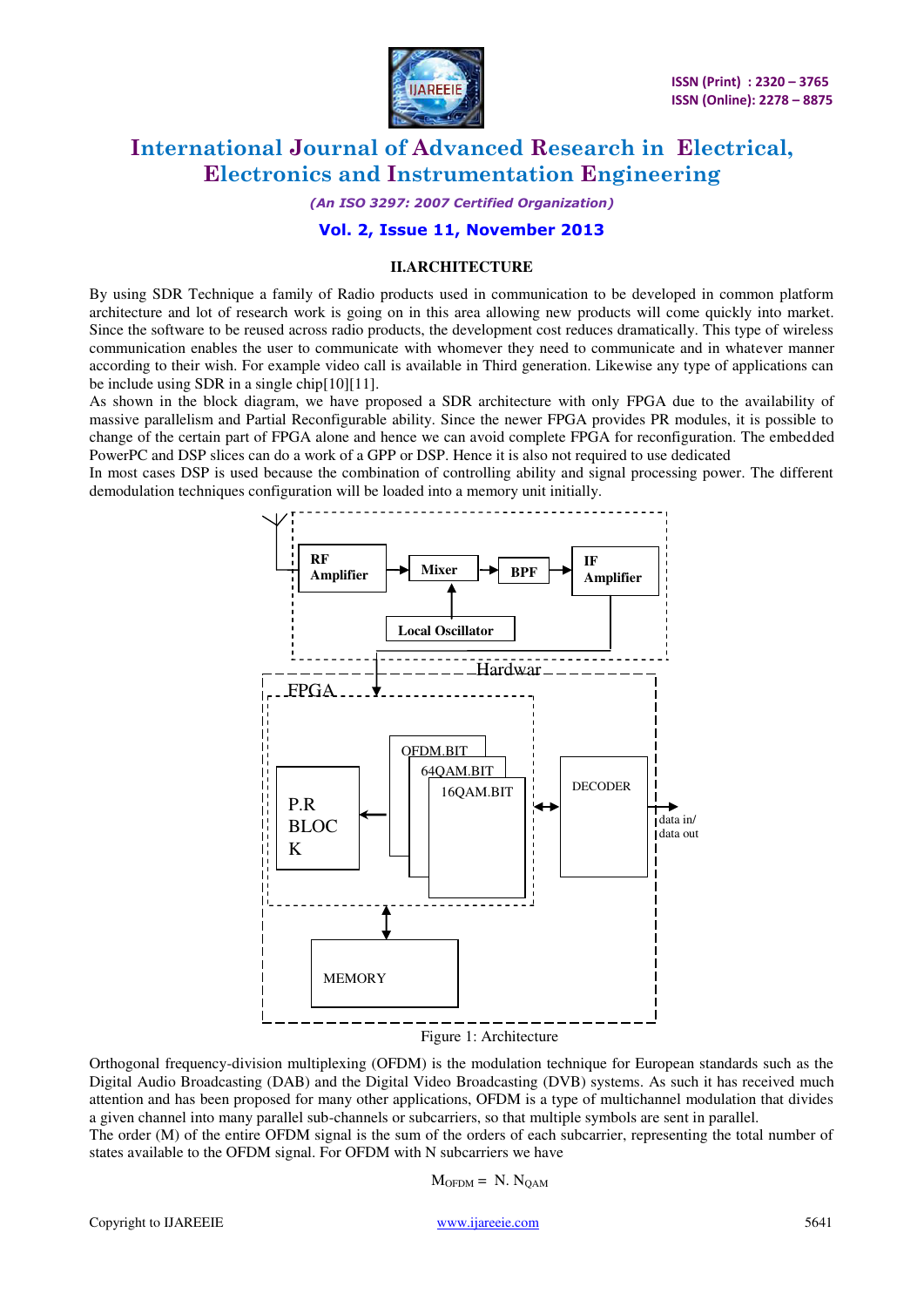

*(An ISO 3297: 2007 Certified Organization)* 

### **Vol. 2, Issue 11, November 2013**

### **III. RE-CONFIGURABILITY**

The static logic remains functioning and is completely unaffected by the loading of a partial bit file. The reconfigurable logic is replaced by the contents of the partial bit file. There will be a Configuration controller which is part of the static module. This takes care of loading and unloading of dynamic modules. The command to this controller will be given from PowerPC with the reconfiguration data[8][9].



Figure2: Partial Reconfiguration

The above diagram shows the BIT files in partial reconfigurable (PR) block in FPGA. The BIT files can be stored in this as OFDM.BIT, QAM.BIT and BPSK.BIT. The Bit files can be select according the SNR value.

#### **IV. OFDMA**

Orthogonal frequency-division multiplexing (OFDM) is a transmission technique that modulates multiple carriers simultaneously. Although their spectra overlap, the transmitted multiple carriers can be demodulated orthogonally, provided that correct time windowing is used at the receiver. Since the OFDM-based system has high spectral efficiency and is robust against intersymbol interference and frequency-selective fading channels, it has been widely chosen for European digital audio/video broadcasting and wireless local/ metropolitan area network standards, and now, it is used in most broadband wireless communication systems[4].

In OFDM the modulation used on each subcarrier is QAM, and there is no filtering used on the individual subcarriers. For each OFDM symbol the data is distributed among the subcarriers: 2 bits each when 4-QAM is used; 6 bits each if 64 QAM is used. The OFDM time waveform is the sum of the magnitude and phase scaled subcarrier sinusoids at each frequency used. Since all subcarriers use the same symbol time, the OFDM waveform also has this symbol time.

One of the severe drawbacks with OFDM systems, however, is the high peak-to-average power ratio (PAPR) of transmitted signals. The high PAPR introduces inter-modulation distortion and undesired out-of-band radiation due to the nonlinearity of the high power amplifier (HPA). The distortion and radiation cause degradation of the bit error rate (BER) and high adjacent channel interference, respectively. Therefore, it is desirable to reduce the PAPR of an OFDM signal[12].

The PAPR is given by the equation

$$
PAPR = \frac{P_{\text{peak}}}{P_{\text{average}}}
$$
  
Where, P<sub>peak</sub> is the Peak power of the OFDM signal and P<sub>average</sub> is the average power.

The FFT of the can be calculated by using Decimation in Time, Radix 2 algorithm. Then using two SLM we can select the Signal with minimum PAPR in each FFT samples.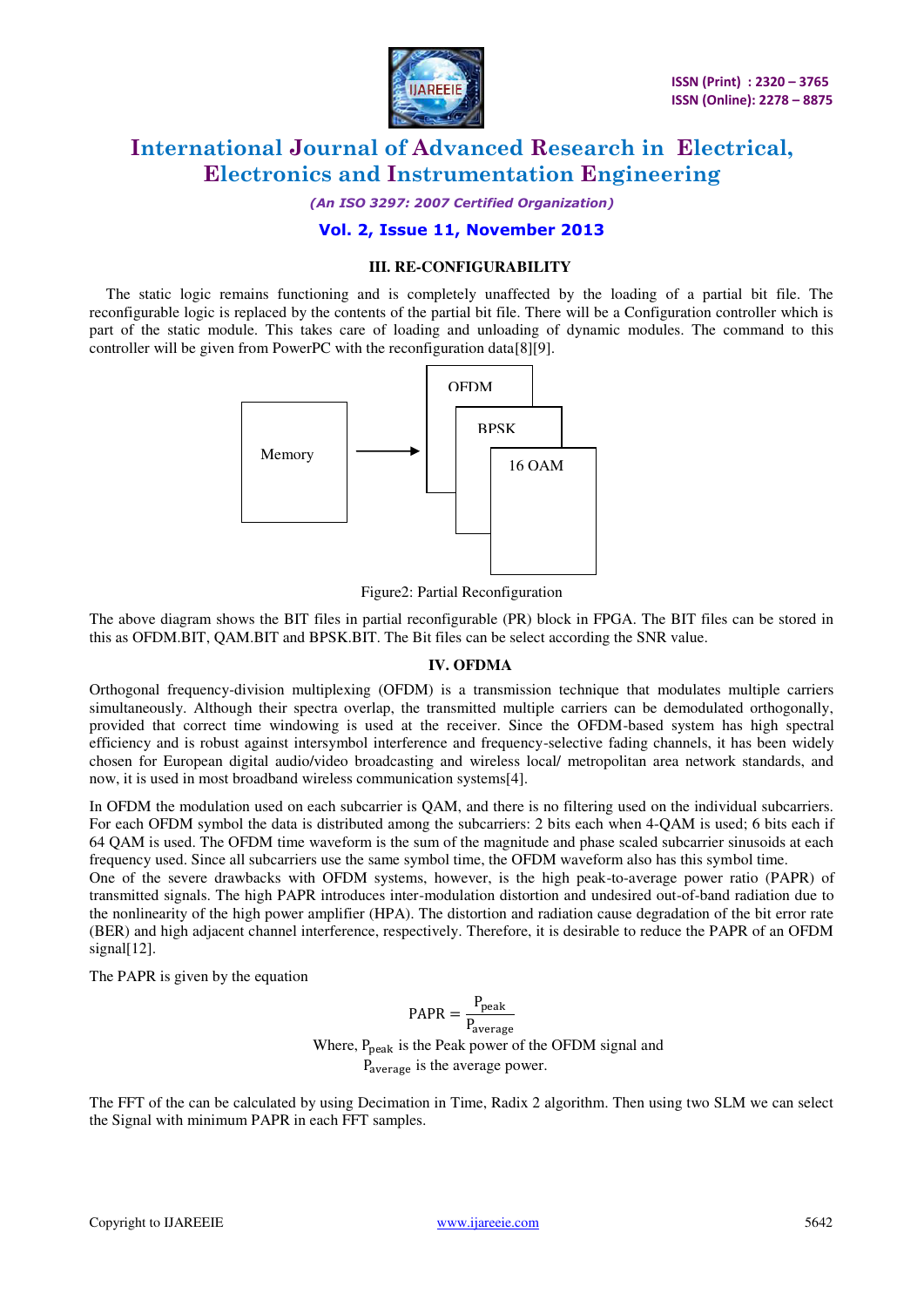

*(An ISO 3297: 2007 Certified Organization)* 

**Vol. 2, Issue 11, November 2013** 



Figure3: OFDM System for IFFT calculation

The above system the information signal from the receiver  $X(k)$  is divided into four equal parts as  $X_1(k)$ ,  $X_2(k)$ .  $X_3(k)$ .  $X_3(k)$ . after the division the two ifft will be calculated and find out the PAPR ratio. Finally select the signal with less PAPR ratio in the receiver  $x_1(n)$ ,  $x_2(n)$ ,  $x_3(n)$ ,  $x_4(n)$  and combined the four ifft will get the signal  $x(n)$ .

$$
\text{PAPR} = \frac{\max_{0 \le t \le T} x(t)|^2}{\sigma^2}
$$

Where,  $x(t)$  is the input signal from the Centre.

After finding the FFT it can be denoted as x(n). The FFT can be scalable, N can be 64, 128, 256, 512, 1024 and 2048. Any filtering used to smooth out these waveform discontinuities necessarily distorts each OFDM symbol waveform. And since the OFDM waveform is generated solely from the data on each subcarrier, any filtering distortion increases EVM. OFDM is not nearly as tolerant of EVM as filtered QAM signals are, as noted from comparing their respective EVM specification limits: 3% for OFDM, 10% or more for QAM[13].



Figure4: OFDM System Architecture

The modulation used in this are BPSK and 16-QAM. The number of inputs is divided into four. Here Four IFFTs are used to reduce the PAPR. But by division the speed will be reduced. This can be rectified by using parallel processing. Cyclic prefix acts as a buffer region where delayed information from the previous symbols can get stored. The receiver has to exclude samples from the cyclic prefix which got corrupted by the previous symbol when choosing the samples for an OFDM symbol. Typically, cyclic prefix duration is determined by the expected duration of the multipath channel in the operating environment.

> $x(n) = \frac{1}{\sqrt{N}} \sum_{k=0}^{N-1} X(k) e^{j2\pi n k/2}$ Where,  $n=0, 1, 2, \ldots, N-1$ . x(n) is the information signal. N is the number of samples.

Copyright to IJAREEIE www.ijareeie.com 5643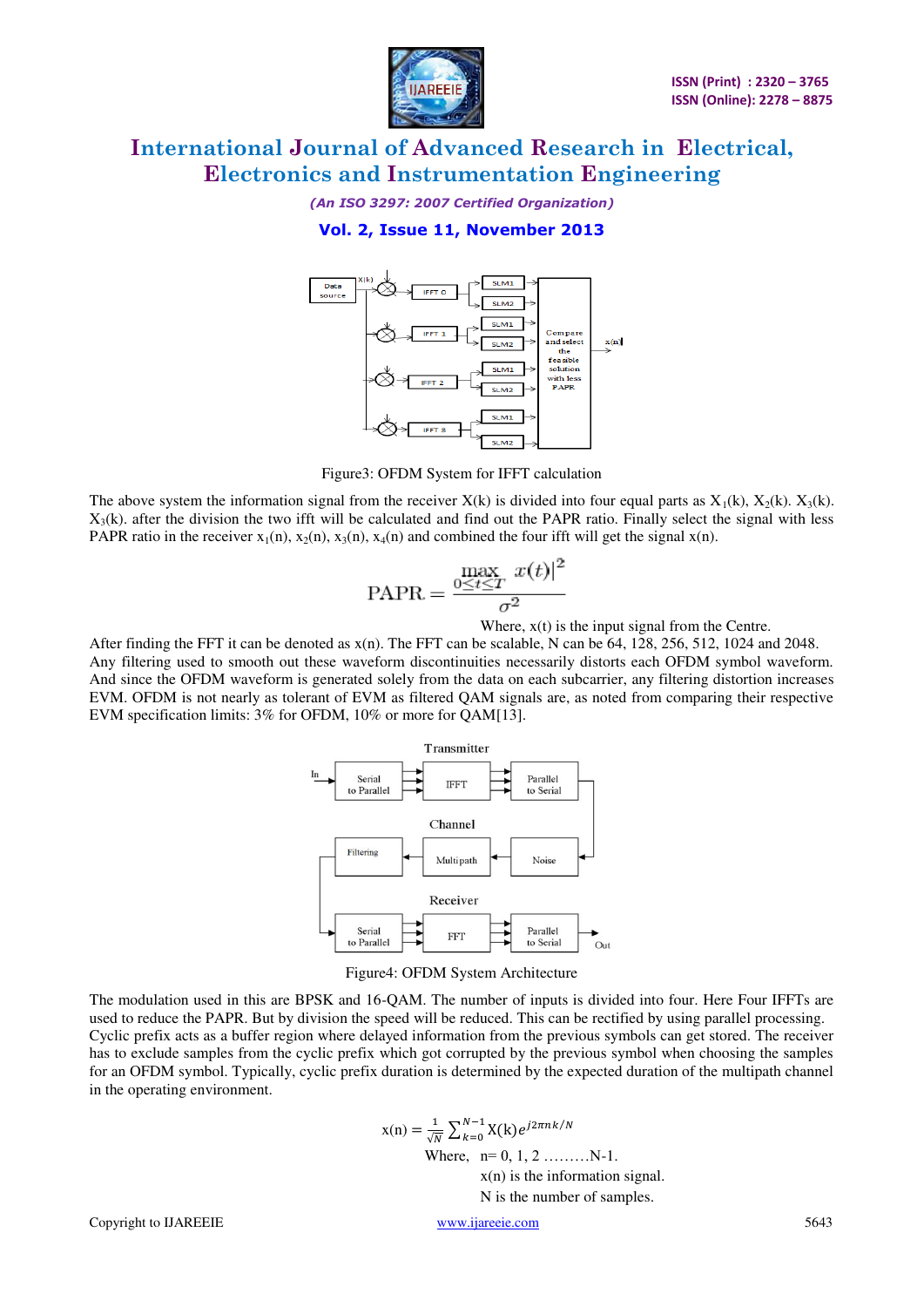

*(An ISO 3297: 2007 Certified Organization)* 

### **Vol. 2, Issue 11, November 2013**

BPSK : BPSK is the simplest form of phase shift keying (PSK). It uses two phases which are separated by 180° and so can also be termed 2-PSK. It does not particularly matter exactly where the constellation points are positioned, and in this figure they are shown on the real axis, at 0° and 180°.

$$
s_n(t) = \sqrt{\frac{2E_b}{T_b}} \cos(2\pi f_c t + \pi (1 - n)), n = 0, 1.
$$

Where s(t)is the modulated signal.

QAM:- 16 QAM : 16-state quadrature amplitude modulation have four I values and four Q values yielding four bits per symbol. It has 16 states because  $2^4 = 16$ . The theoretical bandwidth efficiency is 4 bits/second/Hz. Data is split into two channels, I and Q, each channel can take on two phases. The in phase and quadrature can vary separately. However, 16-QAM can accommodate two intermediate amplitude values. Two bits are routed to each channel simultaneously. The two bits for each channel are added, then applied to the respective channel modulator.

$$
S_m(t) = \sum_m (A_m e^{i\theta_m}) g(t - mT) e^{i2\pi f_C t}
$$
  
= A\_m g(t) [cos(2\pi f\_C t + \theta\_m) + sin(2\pi f\_C t + \theta\_m)  
Where, A\_m = (A\_{I}^{2} + A\_{Q}^{2})^{1/2}.  
A<sub>I</sub>, A<sub>Q</sub>  $\longrightarrow$  amplitudes of Information signal and Quadrature carriers.  
g(t)  $\longrightarrow$  the signal pulse  
 $\theta_m \longrightarrow$  indicates phase modulation has value  
 $\theta_m = \tan^{-1} \frac{A_Q}{A_I}$ 

The state of the QAM are scalable in nature. So the state can selected according to the application and the feature size. The state can be 4, 16, 32,64, and 128. If you recall, in the post on BER computation in AWGN, the probability of error for transmission of either +1 or -1 is computed by integrating the tail of the Gaussian probability density function for a given value of bit energy to noise ratio  $E_b/N_o$ . The theoretical bit error rate for BPSK modulation

$$
P_{b,BPSK} = \frac{1}{2} erfc\left(\sqrt{\frac{E_b}{N_0}}\right)
$$

According to the bit error rate we can select the modulation. If the system is transmitted with high bit error rate receiver send a feedback signal to change the modulation type and resend the message again.

#### **IV. RESULTS**

The Simulation is done by using Xilinx system generator and Matlab. The Synthesis is done by using Xilinx ISE Software. The Simulation results are shown in the figures. The Modulation can be selected at the receiver according to the features. This features are extracted by adding white noise to the channel.



Figure 5: Constellation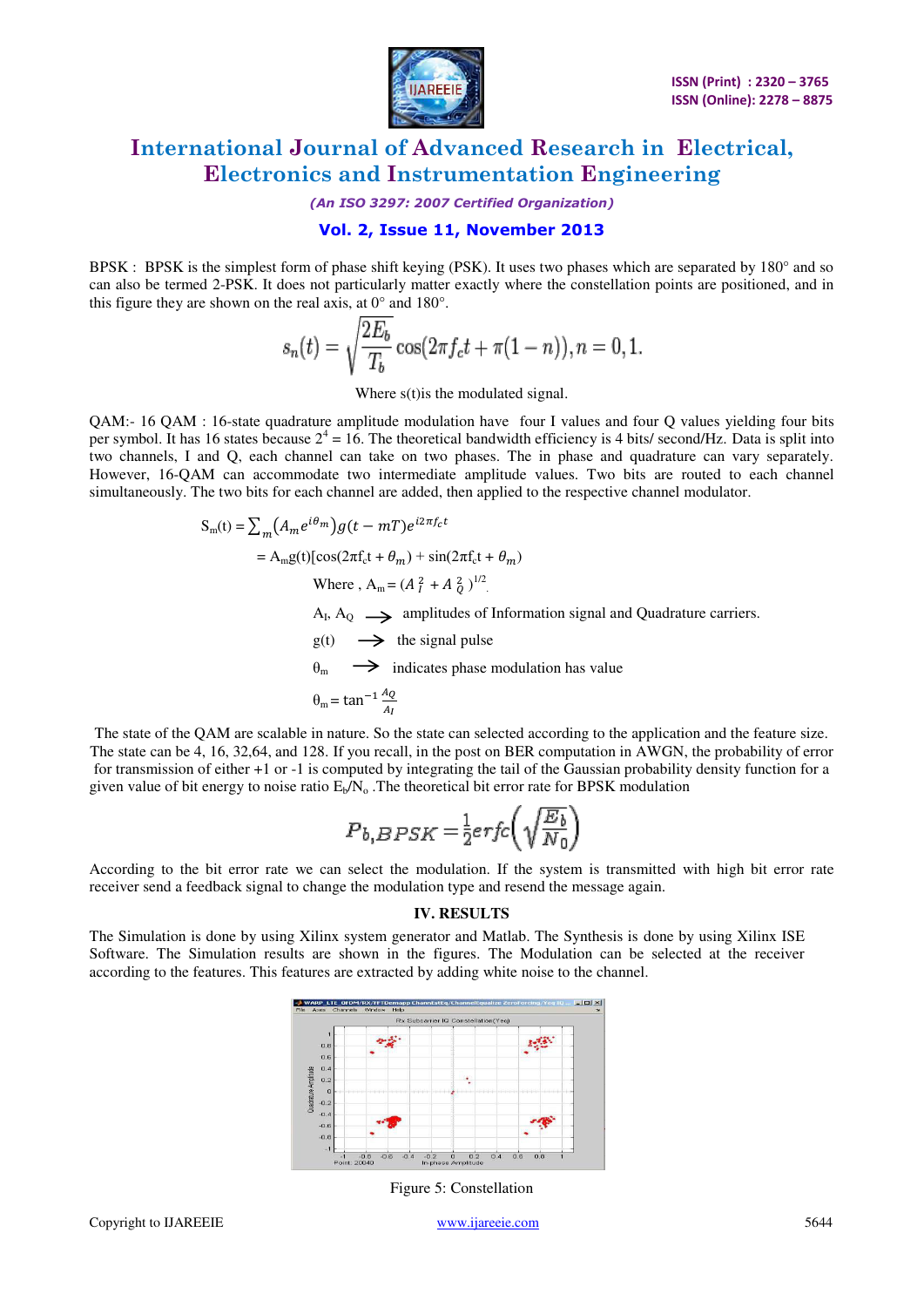

*(An ISO 3297: 2007 Certified Organization)*  **Vol. 2, Issue 11, November 2013** 



Figure 6: OFDM Signal with 64QAM





Figure 8: OFDM signal with QPSK



Figure 9: OFDM signal after power reduction



Figure 10: OFDM signal with BPSK